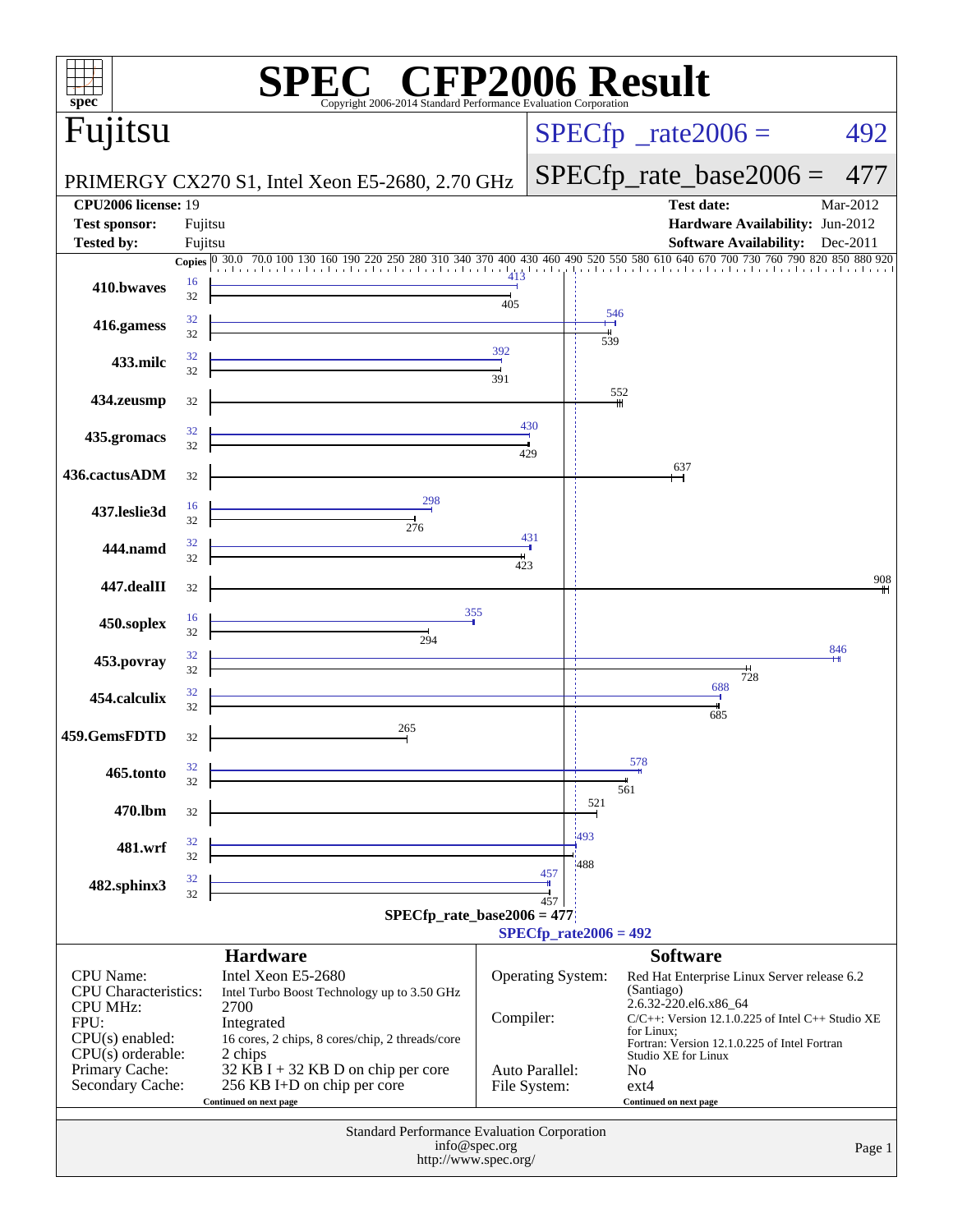

## Fujitsu

#### $SPECTp_rate2006 = 492$

[System State:](http://www.spec.org/auto/cpu2006/Docs/result-fields.html#SystemState) Run level 3 (multi-user)<br>Base Pointers: 32/64-bit

PRIMERGY CX270 S1, Intel Xeon E5-2680, 2.70 GHz

#### [SPECfp\\_rate\\_base2006 =](http://www.spec.org/auto/cpu2006/Docs/result-fields.html#SPECfpratebase2006) 477

**[Benchmark](http://www.spec.org/auto/cpu2006/Docs/result-fields.html#Benchmark) [Copies](http://www.spec.org/auto/cpu2006/Docs/result-fields.html#Copies)** 

**[CPU2006 license:](http://www.spec.org/auto/cpu2006/Docs/result-fields.html#CPU2006license)** 19 **[Test date:](http://www.spec.org/auto/cpu2006/Docs/result-fields.html#Testdate)** Mar-2012 **[Test sponsor:](http://www.spec.org/auto/cpu2006/Docs/result-fields.html#Testsponsor)** Fujitsu **[Hardware Availability:](http://www.spec.org/auto/cpu2006/Docs/result-fields.html#HardwareAvailability)** Jun-2012 **[Tested by:](http://www.spec.org/auto/cpu2006/Docs/result-fields.html#Testedby)** Fujitsu **[Software Availability:](http://www.spec.org/auto/cpu2006/Docs/result-fields.html#SoftwareAvailability)** Dec-2011

[L3 Cache:](http://www.spec.org/auto/cpu2006/Docs/result-fields.html#L3Cache) 20 MB I+D on chip per chip<br>Other Cache: None [Other Cache:](http://www.spec.org/auto/cpu2006/Docs/result-fields.html#OtherCache) [Memory:](http://www.spec.org/auto/cpu2006/Docs/result-fields.html#Memory) [Disk Subsystem:](http://www.spec.org/auto/cpu2006/Docs/result-fields.html#DiskSubsystem) [Other Hardware:](http://www.spec.org/auto/cpu2006/Docs/result-fields.html#OtherHardware)

| None                 |              | 128 GB (16 x 8 GB 2Rx4 PC3L-12800R-11, ECC)<br>1 x SATA, 500 GB, 7200 RPM |              |                      |                  | Peak Pointers:<br>Other Software: |                | $32/64$ -bit<br>None |                |              |                |              |
|----------------------|--------------|---------------------------------------------------------------------------|--------------|----------------------|------------------|-----------------------------------|----------------|----------------------|----------------|--------------|----------------|--------------|
|                      |              |                                                                           |              | <b>Results Table</b> |                  |                                   |                |                      |                |              |                |              |
|                      |              | <b>Base</b>                                                               |              |                      |                  |                                   |                |                      | <b>Peak</b>    |              |                |              |
| Seconds <sup>1</sup> | <b>Ratio</b> | <b>Seconds</b>                                                            | <b>Ratio</b> | <b>Seconds</b>       | Ratio            | <b>Copies</b>                     | <b>Seconds</b> | <b>Ratio</b>         | <b>Seconds</b> | <b>Ratio</b> | <b>Seconds</b> | <b>Ratio</b> |
| 1075                 | 404          | 1074                                                                      | 405          | 1075                 | 405              | 16                                | 526            | 413                  | 526            | 413          | 526            | 4            |
| 1167                 | 537          | 1160                                                                      | 540          | 1162                 | 539              | 32                                | 1148           | 546                  | 1147           | 546          | 1178           | 53           |
| 751                  | 391          | 751                                                                       | 391          | 751                  | <b>391</b>       | 32                                | 749            | 392                  | 749            | 392          | 750            | 39           |
| 531                  | 549          | 528                                                                       | 552          | 525                  | 555 <sup>I</sup> | 32                                | 531            | 549                  | 528            | 552          | 525            | 55           |
|                      |              |                                                                           |              |                      |                  |                                   |                |                      |                |              |                |              |

[Base Pointers:](http://www.spec.org/auto/cpu2006/Docs/result-fields.html#BasePointers)

| 410.bwayes    | 32 | 1075 | 404 | 1074 | 405I | 1075 | 405              | 16 | 526                                                                                                      | 413 | 526  | 413         | 526  | 413        |
|---------------|----|------|-----|------|------|------|------------------|----|----------------------------------------------------------------------------------------------------------|-----|------|-------------|------|------------|
| 416.gamess    | 32 | 1167 | 537 | 1160 | 540l | 1162 | 539              | 32 | 1148                                                                                                     | 546 | 1147 | 546         | 1178 | 532        |
| $433$ .milc   | 32 | 751  | 391 | 751  | 391  | 751  | 391              | 32 | 749                                                                                                      | 392 | 749  | 392         | 750  | 392        |
| 434.zeusmp    | 32 | 531  | 549 | 528  | 552  | 525  | 555 <sub>I</sub> | 32 | 531                                                                                                      | 549 | 528  | 552         | 525  | 555        |
| 435.gromacs   | 32 | 531  | 430 | 533  | 429  | 534  | 428              | 32 | 531                                                                                                      | 430 | 532  | 430         | 531  | 430        |
| 436.cactusADM | 32 | 599  | 638 | 601  | 637  | 615  | 622              | 32 | 599                                                                                                      | 638 | 601  | 637         | 615  | 622        |
| 437.leslie3d  | 32 | 1094 | 275 | 1089 | 276  | 1091 | 276              | 16 | 504                                                                                                      | 298 | 505  | <u> 298</u> | 505  | 298        |
| 444.namd      | 32 | 607  | 423 | 612  | 419  | 606  | 423              | 32 | 594                                                                                                      | 432 | 595  | 431         | 597  | 430        |
| 447.dealII    | 32 | 401  | 914 | 404  | 906  | 403  | <b>908</b>       | 32 | 401                                                                                                      | 914 | 404  | 906         | 403  | 908        |
| 450.soplex    | 32 | 907  | 294 | 908  | 294  | 907  | 294              | 16 | 376                                                                                                      | 355 | 377  | 354         | 375  | 356        |
| 453.povray    | 32 | 234  | 728 | 234  | 728  | 236  | 722              | 32 | 201                                                                                                      | 849 | 201  | 846         | 203  | 840        |
| 454.calculix  | 32 | 385  | 685 | 387  | 683  | 385  | 686              | 32 | 384                                                                                                      | 688 | 385  | 686         | 384  | 688        |
| 459.GemsFDTD  | 32 | 1280 | 265 | 1279 | 265  | 1280 | 265              | 32 | 1280                                                                                                     | 265 | 1279 | 265         | 1280 | 265        |
| 465.tonto     | 32 | 560  | 562 | 563  | 559  | 561  | 561              | 32 | 545                                                                                                      | 578 | 546  | 577         | 543  | 580        |
| 470.1bm       | 32 | 844  | 521 | 845  | 520  | 843  | 521              | 32 | 844                                                                                                      | 521 | 845  | 520         | 843  | 521        |
| 481.wrf       | 32 | 732  | 489 | 732  | 488  | 732  | 488              | 32 | 725                                                                                                      | 493 | 726  | 492         | 725  | <u>493</u> |
| 482.sphinx3   | 32 | 1365 | 457 | 1364 | 457  | 1361 | 458              | 32 | 1372                                                                                                     | 455 | 1364 | 457         | 1365 | 457        |
|               |    |      |     |      |      |      |                  |    | Results appear in the order in which they were run. Bold underlined text indicates a median measurement. |     |      |             |      |            |

#### **[Submit Notes](http://www.spec.org/auto/cpu2006/Docs/result-fields.html#SubmitNotes)**

 The numactl mechanism was used to bind copies to processors. The config file option 'submit' was used to generate numactl commands to bind each copy to a specific processor. For details, please see the config file.

#### **[Operating System Notes](http://www.spec.org/auto/cpu2006/Docs/result-fields.html#OperatingSystemNotes)**

 Stack size set to unlimited using "ulimit -s unlimited" Transparent Huge Pages enabled with: echo always > /sys/kernel/mm/redhat\_transparent\_hugepage/enabled runspec command invoked through numactl i.e.: numactl --interleave=all runspec <etc>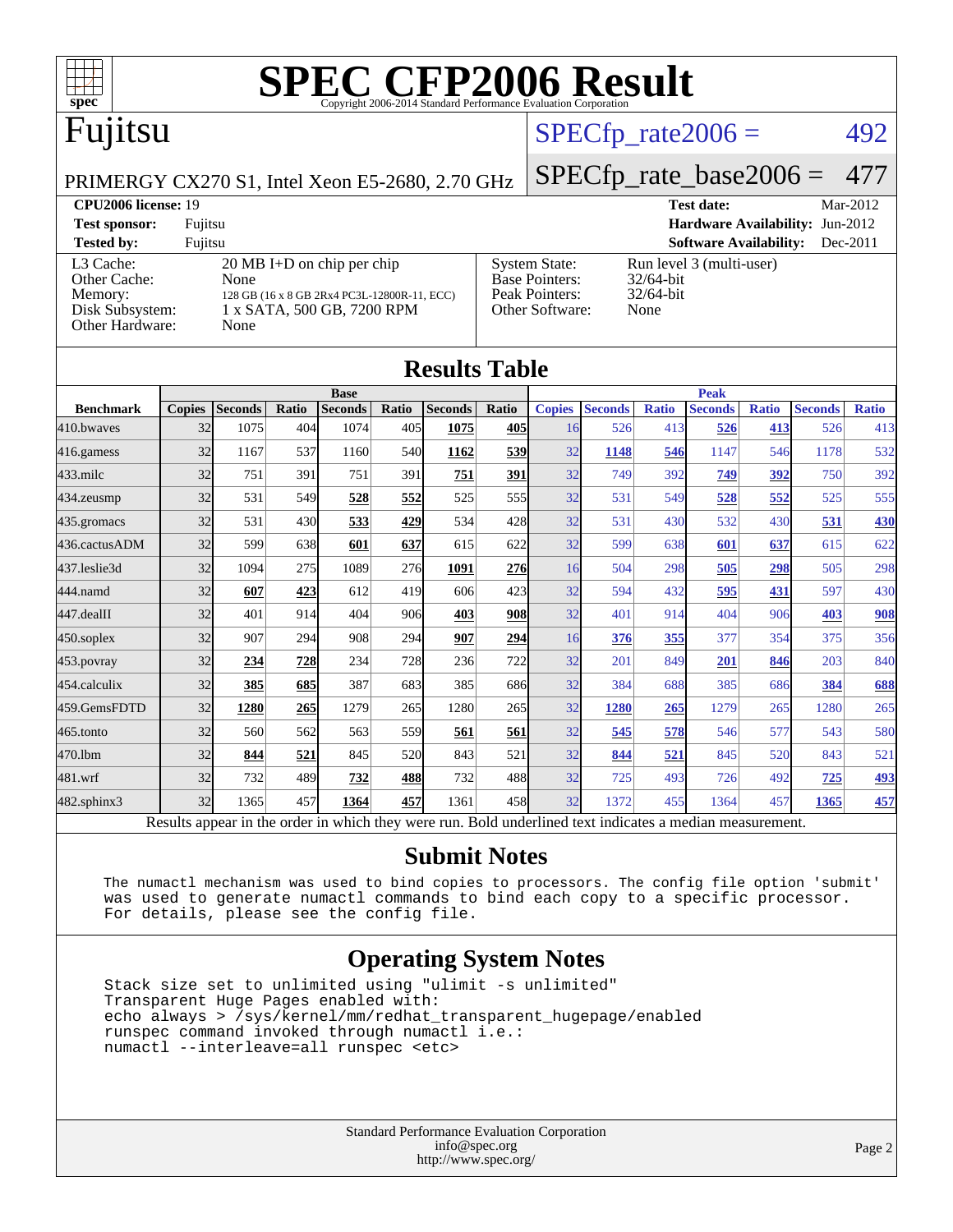

### Fujitsu

 $SPECTp_rate2006 = 492$ 

PRIMERGY CX270 S1, Intel Xeon E5-2680, 2.70 GHz

[SPECfp\\_rate\\_base2006 =](http://www.spec.org/auto/cpu2006/Docs/result-fields.html#SPECfpratebase2006) 477

**[CPU2006 license:](http://www.spec.org/auto/cpu2006/Docs/result-fields.html#CPU2006license)** 19 **[Test date:](http://www.spec.org/auto/cpu2006/Docs/result-fields.html#Testdate)** Mar-2012 **[Test sponsor:](http://www.spec.org/auto/cpu2006/Docs/result-fields.html#Testsponsor)** Fujitsu **[Hardware Availability:](http://www.spec.org/auto/cpu2006/Docs/result-fields.html#HardwareAvailability)** Jun-2012 **[Tested by:](http://www.spec.org/auto/cpu2006/Docs/result-fields.html#Testedby)** Fujitsu **[Software Availability:](http://www.spec.org/auto/cpu2006/Docs/result-fields.html#SoftwareAvailability)** Dec-2011

#### **[General Notes](http://www.spec.org/auto/cpu2006/Docs/result-fields.html#GeneralNotes)**

Environment variables set by runspec before the start of the run: LD\_LIBRARY\_PATH = "/SPECcpu2006/libs/32:/SPECcpu2006/libs/64"

 Binaries compiled on a system with 1x Core i7-860 CPU + 8GB memory using RHEL5.5 This result was measured on the PRIMERGY CX250 S1. The PRIMERGY CX250 S1 and the PRIMERGY CX270 S1 are electronically equivalent. For information about Fujitsu please visit: <http://www.fujitsu.com>

**[Base Compiler Invocation](http://www.spec.org/auto/cpu2006/Docs/result-fields.html#BaseCompilerInvocation)**

 $C$  benchmarks:<br>icc  $-m64$ 

[C++ benchmarks:](http://www.spec.org/auto/cpu2006/Docs/result-fields.html#CXXbenchmarks) [icpc -m64](http://www.spec.org/cpu2006/results/res2012q3/cpu2006-20120620-23122.flags.html#user_CXXbase_intel_icpc_64bit_bedb90c1146cab66620883ef4f41a67e)

[Fortran benchmarks](http://www.spec.org/auto/cpu2006/Docs/result-fields.html#Fortranbenchmarks): [ifort -m64](http://www.spec.org/cpu2006/results/res2012q3/cpu2006-20120620-23122.flags.html#user_FCbase_intel_ifort_64bit_ee9d0fb25645d0210d97eb0527dcc06e)

[Benchmarks using both Fortran and C](http://www.spec.org/auto/cpu2006/Docs/result-fields.html#BenchmarksusingbothFortranandC): [icc -m64](http://www.spec.org/cpu2006/results/res2012q3/cpu2006-20120620-23122.flags.html#user_CC_FCbase_intel_icc_64bit_0b7121f5ab7cfabee23d88897260401c) [ifort -m64](http://www.spec.org/cpu2006/results/res2012q3/cpu2006-20120620-23122.flags.html#user_CC_FCbase_intel_ifort_64bit_ee9d0fb25645d0210d97eb0527dcc06e)

#### **[Base Portability Flags](http://www.spec.org/auto/cpu2006/Docs/result-fields.html#BasePortabilityFlags)**

| 410.bwaves: -DSPEC CPU LP64                 |                                                                |
|---------------------------------------------|----------------------------------------------------------------|
| 416.gamess: -DSPEC_CPU_LP64                 |                                                                |
| 433.milc: -DSPEC CPU LP64                   |                                                                |
| 434.zeusmp: - DSPEC_CPU_LP64                |                                                                |
| 435.gromacs: -DSPEC_CPU_LP64 -nofor_main    |                                                                |
| 436.cactusADM: -DSPEC CPU LP64 -nofor main  |                                                                |
| 437.leslie3d: -DSPEC CPU LP64               |                                                                |
| 444.namd: -DSPEC CPU LP64                   |                                                                |
| 447.dealII: -DSPEC_CPU LP64                 |                                                                |
| 450.soplex: -DSPEC_CPU_LP64                 |                                                                |
| 453.povray: -DSPEC_CPU_LP64                 |                                                                |
| 454.calculix: - DSPEC CPU LP64 - nofor main |                                                                |
| 459. GemsFDTD: - DSPEC CPU LP64             |                                                                |
| 465.tonto: - DSPEC CPU LP64                 |                                                                |
| 470.1bm: - DSPEC_CPU LP64                   |                                                                |
|                                             | 481.wrf: -DSPEC CPU_LP64 -DSPEC_CPU_CASE_FLAG -DSPEC_CPU_LINUX |
| 482.sphinx3: -DSPEC_CPU_LP64                |                                                                |
|                                             |                                                                |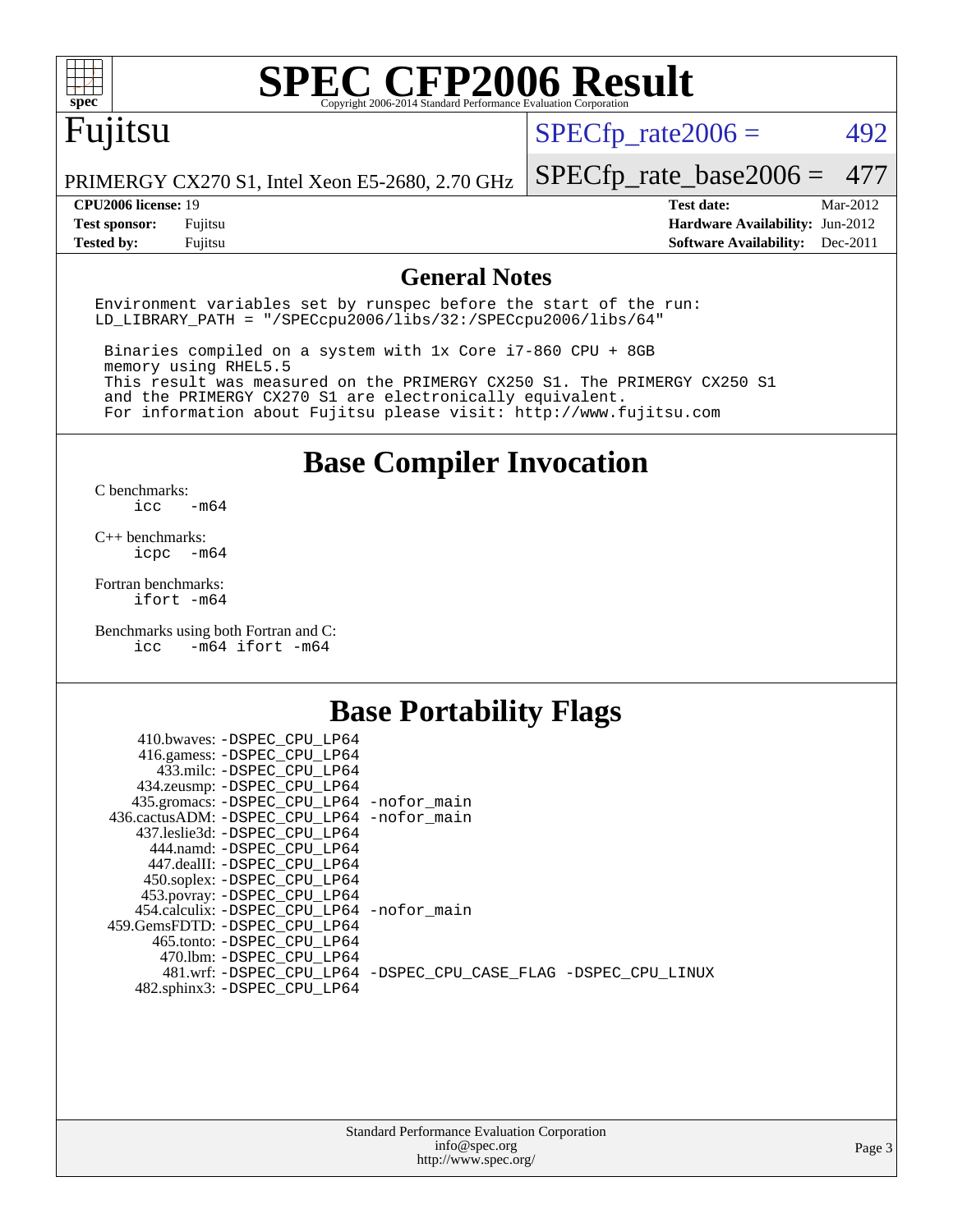

## Fujitsu

 $SPECTp\_rate2006 = 492$ 

PRIMERGY CX270 S1, Intel Xeon E5-2680, 2.70 GHz

[SPECfp\\_rate\\_base2006 =](http://www.spec.org/auto/cpu2006/Docs/result-fields.html#SPECfpratebase2006) 477

**[CPU2006 license:](http://www.spec.org/auto/cpu2006/Docs/result-fields.html#CPU2006license)** 19 **[Test date:](http://www.spec.org/auto/cpu2006/Docs/result-fields.html#Testdate)** Mar-2012 **[Test sponsor:](http://www.spec.org/auto/cpu2006/Docs/result-fields.html#Testsponsor)** Fujitsu **[Hardware Availability:](http://www.spec.org/auto/cpu2006/Docs/result-fields.html#HardwareAvailability)** Jun-2012 **[Tested by:](http://www.spec.org/auto/cpu2006/Docs/result-fields.html#Testedby)** Fujitsu **[Software Availability:](http://www.spec.org/auto/cpu2006/Docs/result-fields.html#SoftwareAvailability)** Dec-2011

#### **[Base Optimization Flags](http://www.spec.org/auto/cpu2006/Docs/result-fields.html#BaseOptimizationFlags)**

| C benchmarks:<br>-xAVX -ipo -03 -no-prec-div -static -opt-prefetch -auto-p32<br>-ansi-alias -opt-mem-layout-trans=3 |
|---------------------------------------------------------------------------------------------------------------------|
| $C_{++}$ benchmarks:                                                                                                |
| -xAVX -ipo -03 -no-prec-div -static -opt-prefetch -auto-p32                                                         |
| -ansi-alias -opt-mem-layout-trans=3                                                                                 |
|                                                                                                                     |
| Fortran benchmarks:                                                                                                 |
| -xAVX -ipo -03 -no-prec-div -static -opt-prefetch                                                                   |
|                                                                                                                     |
| Benchmarks using both Fortran and C:                                                                                |
| -xAVX -ipo -03 -no-prec-div -static -opt-prefetch -auto-p32                                                         |
| -ansi-alias -opt-mem-layout-trans=3                                                                                 |

#### **[Peak Compiler Invocation](http://www.spec.org/auto/cpu2006/Docs/result-fields.html#PeakCompilerInvocation)**

[C benchmarks \(except as noted below\)](http://www.spec.org/auto/cpu2006/Docs/result-fields.html#Cbenchmarksexceptasnotedbelow):  $\text{icc}$   $-\text{m64}$ 

482.sphinx3: [icc -m32](http://www.spec.org/cpu2006/results/res2012q3/cpu2006-20120620-23122.flags.html#user_peakCCLD482_sphinx3_intel_icc_a6a621f8d50482236b970c6ac5f55f93)

[C++ benchmarks \(except as noted below\):](http://www.spec.org/auto/cpu2006/Docs/result-fields.html#CXXbenchmarksexceptasnotedbelow) [icpc -m64](http://www.spec.org/cpu2006/results/res2012q3/cpu2006-20120620-23122.flags.html#user_CXXpeak_intel_icpc_64bit_bedb90c1146cab66620883ef4f41a67e)

450.soplex: [icpc -m32](http://www.spec.org/cpu2006/results/res2012q3/cpu2006-20120620-23122.flags.html#user_peakCXXLD450_soplex_intel_icpc_4e5a5ef1a53fd332b3c49e69c3330699)

[Fortran benchmarks](http://www.spec.org/auto/cpu2006/Docs/result-fields.html#Fortranbenchmarks): [ifort -m64](http://www.spec.org/cpu2006/results/res2012q3/cpu2006-20120620-23122.flags.html#user_FCpeak_intel_ifort_64bit_ee9d0fb25645d0210d97eb0527dcc06e)

[Benchmarks using both Fortran and C](http://www.spec.org/auto/cpu2006/Docs/result-fields.html#BenchmarksusingbothFortranandC): [icc -m64](http://www.spec.org/cpu2006/results/res2012q3/cpu2006-20120620-23122.flags.html#user_CC_FCpeak_intel_icc_64bit_0b7121f5ab7cfabee23d88897260401c) [ifort -m64](http://www.spec.org/cpu2006/results/res2012q3/cpu2006-20120620-23122.flags.html#user_CC_FCpeak_intel_ifort_64bit_ee9d0fb25645d0210d97eb0527dcc06e)

#### **[Peak Portability Flags](http://www.spec.org/auto/cpu2006/Docs/result-fields.html#PeakPortabilityFlags)**

 410.bwaves: [-DSPEC\\_CPU\\_LP64](http://www.spec.org/cpu2006/results/res2012q3/cpu2006-20120620-23122.flags.html#suite_peakPORTABILITY410_bwaves_DSPEC_CPU_LP64) 416.gamess: [-DSPEC\\_CPU\\_LP64](http://www.spec.org/cpu2006/results/res2012q3/cpu2006-20120620-23122.flags.html#suite_peakPORTABILITY416_gamess_DSPEC_CPU_LP64) 433.milc: [-DSPEC\\_CPU\\_LP64](http://www.spec.org/cpu2006/results/res2012q3/cpu2006-20120620-23122.flags.html#suite_peakPORTABILITY433_milc_DSPEC_CPU_LP64) 434.zeusmp: [-DSPEC\\_CPU\\_LP64](http://www.spec.org/cpu2006/results/res2012q3/cpu2006-20120620-23122.flags.html#suite_peakPORTABILITY434_zeusmp_DSPEC_CPU_LP64) 435.gromacs: [-DSPEC\\_CPU\\_LP64](http://www.spec.org/cpu2006/results/res2012q3/cpu2006-20120620-23122.flags.html#suite_peakPORTABILITY435_gromacs_DSPEC_CPU_LP64) [-nofor\\_main](http://www.spec.org/cpu2006/results/res2012q3/cpu2006-20120620-23122.flags.html#user_peakLDPORTABILITY435_gromacs_f-nofor_main) 436.cactusADM: [-DSPEC\\_CPU\\_LP64](http://www.spec.org/cpu2006/results/res2012q3/cpu2006-20120620-23122.flags.html#suite_peakPORTABILITY436_cactusADM_DSPEC_CPU_LP64) [-nofor\\_main](http://www.spec.org/cpu2006/results/res2012q3/cpu2006-20120620-23122.flags.html#user_peakLDPORTABILITY436_cactusADM_f-nofor_main) 437.leslie3d: [-DSPEC\\_CPU\\_LP64](http://www.spec.org/cpu2006/results/res2012q3/cpu2006-20120620-23122.flags.html#suite_peakPORTABILITY437_leslie3d_DSPEC_CPU_LP64) 444.namd: [-DSPEC\\_CPU\\_LP64](http://www.spec.org/cpu2006/results/res2012q3/cpu2006-20120620-23122.flags.html#suite_peakPORTABILITY444_namd_DSPEC_CPU_LP64) 447.dealII: [-DSPEC\\_CPU\\_LP64](http://www.spec.org/cpu2006/results/res2012q3/cpu2006-20120620-23122.flags.html#suite_peakPORTABILITY447_dealII_DSPEC_CPU_LP64) 453.povray: [-DSPEC\\_CPU\\_LP64](http://www.spec.org/cpu2006/results/res2012q3/cpu2006-20120620-23122.flags.html#suite_peakPORTABILITY453_povray_DSPEC_CPU_LP64)

Continued on next page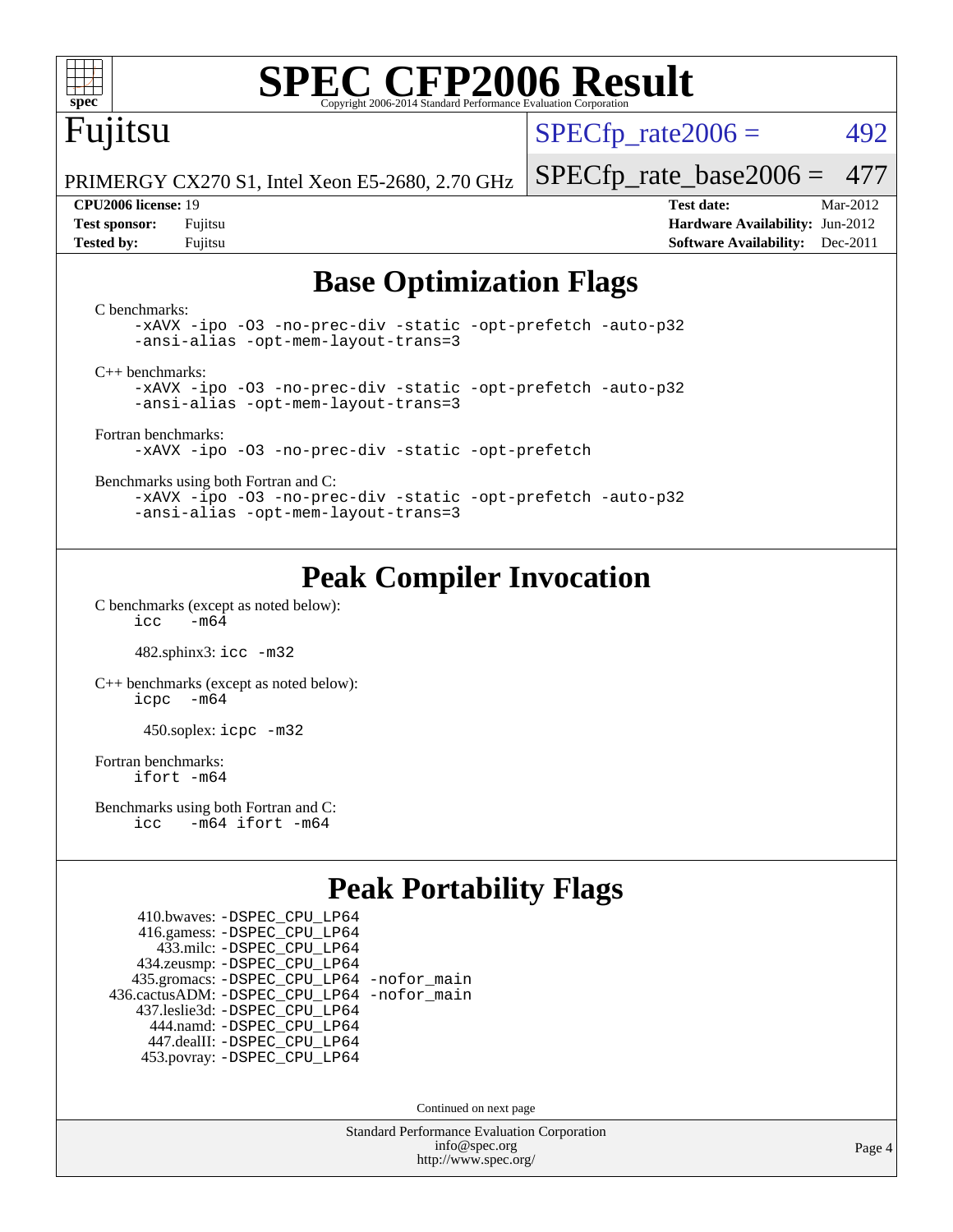

## Fujitsu

 $SPECTp\_rate2006 = 492$ 

PRIMERGY CX270 S1, Intel Xeon E5-2680, 2.70 GHz

[SPECfp\\_rate\\_base2006 =](http://www.spec.org/auto/cpu2006/Docs/result-fields.html#SPECfpratebase2006) 477

**[CPU2006 license:](http://www.spec.org/auto/cpu2006/Docs/result-fields.html#CPU2006license)** 19 **[Test date:](http://www.spec.org/auto/cpu2006/Docs/result-fields.html#Testdate)** Mar-2012 **[Test sponsor:](http://www.spec.org/auto/cpu2006/Docs/result-fields.html#Testsponsor)** Fujitsu **[Hardware Availability:](http://www.spec.org/auto/cpu2006/Docs/result-fields.html#HardwareAvailability)** Jun-2012 **[Tested by:](http://www.spec.org/auto/cpu2006/Docs/result-fields.html#Testedby)** Fujitsu **Fugital Example 2011 [Software Availability:](http://www.spec.org/auto/cpu2006/Docs/result-fields.html#SoftwareAvailability)** Dec-2011

### **[Peak Portability Flags \(Continued\)](http://www.spec.org/auto/cpu2006/Docs/result-fields.html#PeakPortabilityFlags)**

 454.calculix: [-DSPEC\\_CPU\\_LP64](http://www.spec.org/cpu2006/results/res2012q3/cpu2006-20120620-23122.flags.html#suite_peakPORTABILITY454_calculix_DSPEC_CPU_LP64) [-nofor\\_main](http://www.spec.org/cpu2006/results/res2012q3/cpu2006-20120620-23122.flags.html#user_peakLDPORTABILITY454_calculix_f-nofor_main) 459.GemsFDTD: [-DSPEC\\_CPU\\_LP64](http://www.spec.org/cpu2006/results/res2012q3/cpu2006-20120620-23122.flags.html#suite_peakPORTABILITY459_GemsFDTD_DSPEC_CPU_LP64) 465.tonto: [-DSPEC\\_CPU\\_LP64](http://www.spec.org/cpu2006/results/res2012q3/cpu2006-20120620-23122.flags.html#suite_peakPORTABILITY465_tonto_DSPEC_CPU_LP64) 470.lbm: [-DSPEC\\_CPU\\_LP64](http://www.spec.org/cpu2006/results/res2012q3/cpu2006-20120620-23122.flags.html#suite_peakPORTABILITY470_lbm_DSPEC_CPU_LP64) 481.wrf: [-DSPEC\\_CPU\\_LP64](http://www.spec.org/cpu2006/results/res2012q3/cpu2006-20120620-23122.flags.html#suite_peakPORTABILITY481_wrf_DSPEC_CPU_LP64) [-DSPEC\\_CPU\\_CASE\\_FLAG](http://www.spec.org/cpu2006/results/res2012q3/cpu2006-20120620-23122.flags.html#b481.wrf_peakCPORTABILITY_DSPEC_CPU_CASE_FLAG) [-DSPEC\\_CPU\\_LINUX](http://www.spec.org/cpu2006/results/res2012q3/cpu2006-20120620-23122.flags.html#b481.wrf_peakCPORTABILITY_DSPEC_CPU_LINUX)

#### **[Peak Optimization Flags](http://www.spec.org/auto/cpu2006/Docs/result-fields.html#PeakOptimizationFlags)**

[C benchmarks](http://www.spec.org/auto/cpu2006/Docs/result-fields.html#Cbenchmarks):

 433.milc: [-xAVX](http://www.spec.org/cpu2006/results/res2012q3/cpu2006-20120620-23122.flags.html#user_peakPASS2_CFLAGSPASS2_LDFLAGS433_milc_f-xAVX)(pass 2) [-prof-gen](http://www.spec.org/cpu2006/results/res2012q3/cpu2006-20120620-23122.flags.html#user_peakPASS1_CFLAGSPASS1_LDFLAGS433_milc_prof_gen_e43856698f6ca7b7e442dfd80e94a8fc)(pass 1) [-ipo](http://www.spec.org/cpu2006/results/res2012q3/cpu2006-20120620-23122.flags.html#user_peakPASS2_CFLAGSPASS2_LDFLAGS433_milc_f-ipo)(pass 2) [-O3](http://www.spec.org/cpu2006/results/res2012q3/cpu2006-20120620-23122.flags.html#user_peakPASS2_CFLAGSPASS2_LDFLAGS433_milc_f-O3)(pass 2) [-no-prec-div](http://www.spec.org/cpu2006/results/res2012q3/cpu2006-20120620-23122.flags.html#user_peakPASS2_CFLAGSPASS2_LDFLAGS433_milc_f-no-prec-div)(pass 2) [-prof-use](http://www.spec.org/cpu2006/results/res2012q3/cpu2006-20120620-23122.flags.html#user_peakPASS2_CFLAGSPASS2_LDFLAGS433_milc_prof_use_bccf7792157ff70d64e32fe3e1250b55)(pass 2) [-static](http://www.spec.org/cpu2006/results/res2012q3/cpu2006-20120620-23122.flags.html#user_peakOPTIMIZE433_milc_f-static) [-auto-ilp32](http://www.spec.org/cpu2006/results/res2012q3/cpu2006-20120620-23122.flags.html#user_peakCOPTIMIZE433_milc_f-auto-ilp32) [-opt-mem-layout-trans=3](http://www.spec.org/cpu2006/results/res2012q3/cpu2006-20120620-23122.flags.html#user_peakCOPTIMIZE433_milc_f-opt-mem-layout-trans_a7b82ad4bd7abf52556d4961a2ae94d5)

 $470.$ lbm: basepeak = yes

482.sphinx3: [-xAVX](http://www.spec.org/cpu2006/results/res2012q3/cpu2006-20120620-23122.flags.html#user_peakOPTIMIZE482_sphinx3_f-xAVX) [-ipo](http://www.spec.org/cpu2006/results/res2012q3/cpu2006-20120620-23122.flags.html#user_peakOPTIMIZE482_sphinx3_f-ipo) [-O3](http://www.spec.org/cpu2006/results/res2012q3/cpu2006-20120620-23122.flags.html#user_peakOPTIMIZE482_sphinx3_f-O3) [-no-prec-div](http://www.spec.org/cpu2006/results/res2012q3/cpu2006-20120620-23122.flags.html#user_peakOPTIMIZE482_sphinx3_f-no-prec-div) [-unroll2](http://www.spec.org/cpu2006/results/res2012q3/cpu2006-20120620-23122.flags.html#user_peakCOPTIMIZE482_sphinx3_f-unroll_784dae83bebfb236979b41d2422d7ec2)

[C++ benchmarks:](http://www.spec.org/auto/cpu2006/Docs/result-fields.html#CXXbenchmarks)

444.namd:  $-xAVX(pass 2)$  $-xAVX(pass 2)$  [-prof-gen](http://www.spec.org/cpu2006/results/res2012q3/cpu2006-20120620-23122.flags.html#user_peakPASS1_CXXFLAGSPASS1_LDFLAGS444_namd_prof_gen_e43856698f6ca7b7e442dfd80e94a8fc)(pass 1) [-ipo](http://www.spec.org/cpu2006/results/res2012q3/cpu2006-20120620-23122.flags.html#user_peakPASS2_CXXFLAGSPASS2_LDFLAGS444_namd_f-ipo)(pass 2) [-O3](http://www.spec.org/cpu2006/results/res2012q3/cpu2006-20120620-23122.flags.html#user_peakPASS2_CXXFLAGSPASS2_LDFLAGS444_namd_f-O3)(pass 2) [-no-prec-div](http://www.spec.org/cpu2006/results/res2012q3/cpu2006-20120620-23122.flags.html#user_peakPASS2_CXXFLAGSPASS2_LDFLAGS444_namd_f-no-prec-div)(pass 2) [-prof-use](http://www.spec.org/cpu2006/results/res2012q3/cpu2006-20120620-23122.flags.html#user_peakPASS2_CXXFLAGSPASS2_LDFLAGS444_namd_prof_use_bccf7792157ff70d64e32fe3e1250b55)(pass 2) [-fno-alias](http://www.spec.org/cpu2006/results/res2012q3/cpu2006-20120620-23122.flags.html#user_peakCXXOPTIMIZE444_namd_f-no-alias_694e77f6c5a51e658e82ccff53a9e63a) [-auto-ilp32](http://www.spec.org/cpu2006/results/res2012q3/cpu2006-20120620-23122.flags.html#user_peakCXXOPTIMIZE444_namd_f-auto-ilp32)

 $447$ .dealII: basepeak = yes

 $450$ .soplex:  $-x$ AVX(pass 2)  $-p$ rof-gen(pass 1)  $-i$ po(pass 2)  $-03$ (pass 2) [-no-prec-div](http://www.spec.org/cpu2006/results/res2012q3/cpu2006-20120620-23122.flags.html#user_peakPASS2_CXXFLAGSPASS2_LDFLAGS450_soplex_f-no-prec-div)(pass 2) [-prof-use](http://www.spec.org/cpu2006/results/res2012q3/cpu2006-20120620-23122.flags.html#user_peakPASS2_CXXFLAGSPASS2_LDFLAGS450_soplex_prof_use_bccf7792157ff70d64e32fe3e1250b55)(pass 2) [-opt-malloc-options=3](http://www.spec.org/cpu2006/results/res2012q3/cpu2006-20120620-23122.flags.html#user_peakOPTIMIZE450_soplex_f-opt-malloc-options_13ab9b803cf986b4ee62f0a5998c2238)

 453.povray: [-xAVX](http://www.spec.org/cpu2006/results/res2012q3/cpu2006-20120620-23122.flags.html#user_peakPASS2_CXXFLAGSPASS2_LDFLAGS453_povray_f-xAVX)(pass 2) [-prof-gen](http://www.spec.org/cpu2006/results/res2012q3/cpu2006-20120620-23122.flags.html#user_peakPASS1_CXXFLAGSPASS1_LDFLAGS453_povray_prof_gen_e43856698f6ca7b7e442dfd80e94a8fc)(pass 1) [-ipo](http://www.spec.org/cpu2006/results/res2012q3/cpu2006-20120620-23122.flags.html#user_peakPASS2_CXXFLAGSPASS2_LDFLAGS453_povray_f-ipo)(pass 2) [-O3](http://www.spec.org/cpu2006/results/res2012q3/cpu2006-20120620-23122.flags.html#user_peakPASS2_CXXFLAGSPASS2_LDFLAGS453_povray_f-O3)(pass 2) [-no-prec-div](http://www.spec.org/cpu2006/results/res2012q3/cpu2006-20120620-23122.flags.html#user_peakPASS2_CXXFLAGSPASS2_LDFLAGS453_povray_f-no-prec-div)(pass 2) [-prof-use](http://www.spec.org/cpu2006/results/res2012q3/cpu2006-20120620-23122.flags.html#user_peakPASS2_CXXFLAGSPASS2_LDFLAGS453_povray_prof_use_bccf7792157ff70d64e32fe3e1250b55)(pass 2) [-unroll4](http://www.spec.org/cpu2006/results/res2012q3/cpu2006-20120620-23122.flags.html#user_peakCXXOPTIMIZE453_povray_f-unroll_4e5e4ed65b7fd20bdcd365bec371b81f) [-ansi-alias](http://www.spec.org/cpu2006/results/res2012q3/cpu2006-20120620-23122.flags.html#user_peakCXXOPTIMIZE453_povray_f-ansi-alias)

[Fortran benchmarks](http://www.spec.org/auto/cpu2006/Docs/result-fields.html#Fortranbenchmarks):

 410.bwaves: [-xAVX](http://www.spec.org/cpu2006/results/res2012q3/cpu2006-20120620-23122.flags.html#user_peakPASS2_FFLAGSPASS2_LDFLAGS410_bwaves_f-xAVX)(pass 2) [-prof-gen](http://www.spec.org/cpu2006/results/res2012q3/cpu2006-20120620-23122.flags.html#user_peakPASS1_FFLAGSPASS1_LDFLAGS410_bwaves_prof_gen_e43856698f6ca7b7e442dfd80e94a8fc)(pass 1) [-ipo](http://www.spec.org/cpu2006/results/res2012q3/cpu2006-20120620-23122.flags.html#user_peakPASS2_FFLAGSPASS2_LDFLAGS410_bwaves_f-ipo)(pass 2) [-O3](http://www.spec.org/cpu2006/results/res2012q3/cpu2006-20120620-23122.flags.html#user_peakPASS2_FFLAGSPASS2_LDFLAGS410_bwaves_f-O3)(pass 2) [-no-prec-div](http://www.spec.org/cpu2006/results/res2012q3/cpu2006-20120620-23122.flags.html#user_peakPASS2_FFLAGSPASS2_LDFLAGS410_bwaves_f-no-prec-div)(pass 2) [-prof-use](http://www.spec.org/cpu2006/results/res2012q3/cpu2006-20120620-23122.flags.html#user_peakPASS2_FFLAGSPASS2_LDFLAGS410_bwaves_prof_use_bccf7792157ff70d64e32fe3e1250b55)(pass 2) [-static](http://www.spec.org/cpu2006/results/res2012q3/cpu2006-20120620-23122.flags.html#user_peakOPTIMIZE410_bwaves_f-static)

 416.gamess: [-xAVX](http://www.spec.org/cpu2006/results/res2012q3/cpu2006-20120620-23122.flags.html#user_peakPASS2_FFLAGSPASS2_LDFLAGS416_gamess_f-xAVX)(pass 2) [-prof-gen](http://www.spec.org/cpu2006/results/res2012q3/cpu2006-20120620-23122.flags.html#user_peakPASS1_FFLAGSPASS1_LDFLAGS416_gamess_prof_gen_e43856698f6ca7b7e442dfd80e94a8fc)(pass 1) [-ipo](http://www.spec.org/cpu2006/results/res2012q3/cpu2006-20120620-23122.flags.html#user_peakPASS2_FFLAGSPASS2_LDFLAGS416_gamess_f-ipo)(pass 2) [-O3](http://www.spec.org/cpu2006/results/res2012q3/cpu2006-20120620-23122.flags.html#user_peakPASS2_FFLAGSPASS2_LDFLAGS416_gamess_f-O3)(pass 2) [-no-prec-div](http://www.spec.org/cpu2006/results/res2012q3/cpu2006-20120620-23122.flags.html#user_peakPASS2_FFLAGSPASS2_LDFLAGS416_gamess_f-no-prec-div)(pass 2) [-prof-use](http://www.spec.org/cpu2006/results/res2012q3/cpu2006-20120620-23122.flags.html#user_peakPASS2_FFLAGSPASS2_LDFLAGS416_gamess_prof_use_bccf7792157ff70d64e32fe3e1250b55)(pass 2) [-unroll2](http://www.spec.org/cpu2006/results/res2012q3/cpu2006-20120620-23122.flags.html#user_peakOPTIMIZE416_gamess_f-unroll_784dae83bebfb236979b41d2422d7ec2) [-inline-level=0](http://www.spec.org/cpu2006/results/res2012q3/cpu2006-20120620-23122.flags.html#user_peakOPTIMIZE416_gamess_f-inline-level_318d07a09274ad25e8d15dbfaa68ba50) [-scalar-rep-](http://www.spec.org/cpu2006/results/res2012q3/cpu2006-20120620-23122.flags.html#user_peakOPTIMIZE416_gamess_f-disablescalarrep_abbcad04450fb118e4809c81d83c8a1d) [-static](http://www.spec.org/cpu2006/results/res2012q3/cpu2006-20120620-23122.flags.html#user_peakOPTIMIZE416_gamess_f-static)

434.zeusmp: basepeak = yes

437.leslie3d: [-xAVX](http://www.spec.org/cpu2006/results/res2012q3/cpu2006-20120620-23122.flags.html#user_peakOPTIMIZE437_leslie3d_f-xAVX) [-ipo](http://www.spec.org/cpu2006/results/res2012q3/cpu2006-20120620-23122.flags.html#user_peakOPTIMIZE437_leslie3d_f-ipo) [-O3](http://www.spec.org/cpu2006/results/res2012q3/cpu2006-20120620-23122.flags.html#user_peakOPTIMIZE437_leslie3d_f-O3) [-no-prec-div](http://www.spec.org/cpu2006/results/res2012q3/cpu2006-20120620-23122.flags.html#user_peakOPTIMIZE437_leslie3d_f-no-prec-div) [-static](http://www.spec.org/cpu2006/results/res2012q3/cpu2006-20120620-23122.flags.html#user_peakOPTIMIZE437_leslie3d_f-static) [-opt-prefetch](http://www.spec.org/cpu2006/results/res2012q3/cpu2006-20120620-23122.flags.html#user_peakOPTIMIZE437_leslie3d_f-opt-prefetch)

459.GemsFDTD: basepeak = yes

Continued on next page